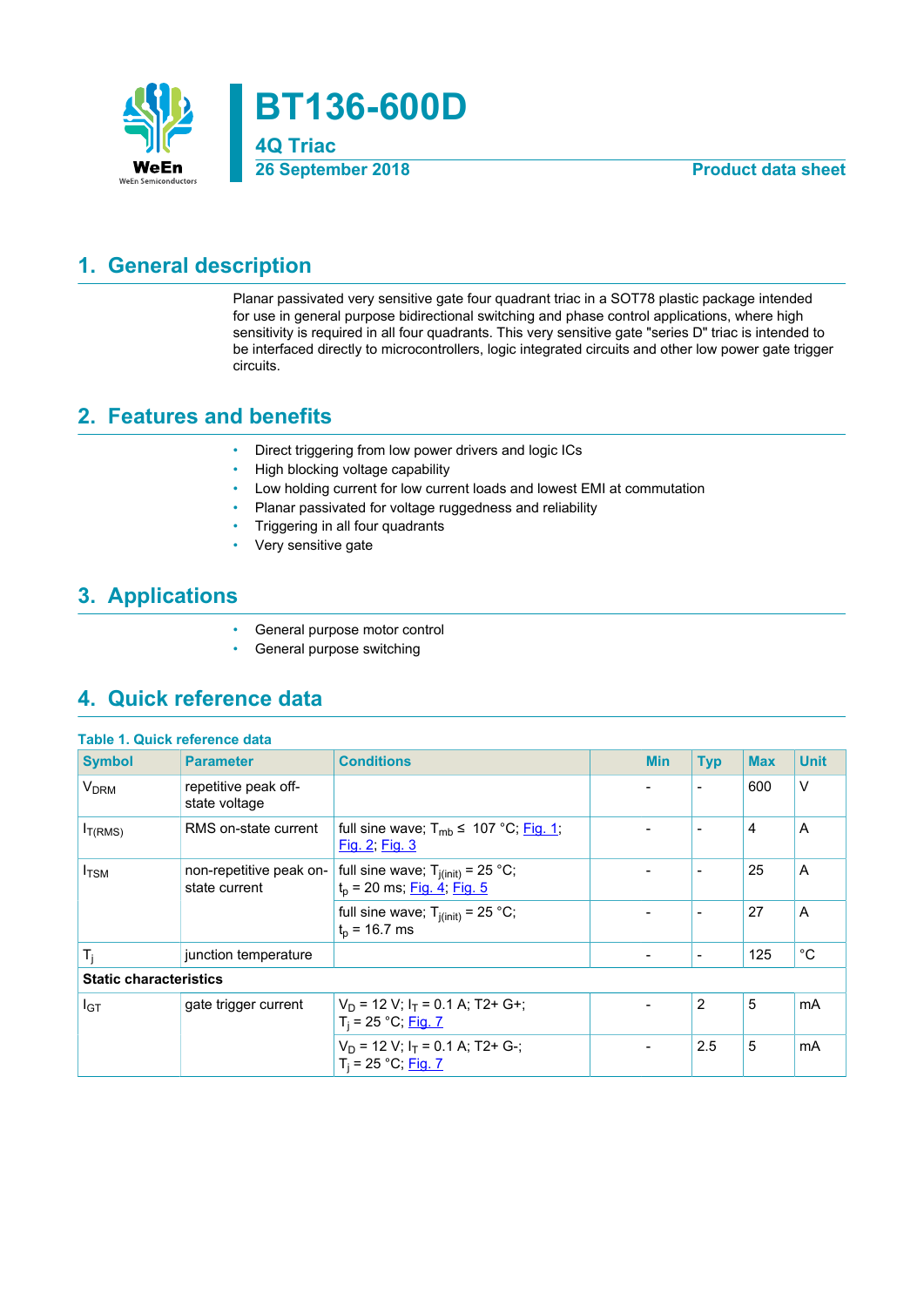### **4Q Triac**

| <b>Symbol</b> | <b>Parameter</b>                     | <b>Conditions</b>                                                                                                                        |  | <b>Min</b> | <b>Typ</b> | <b>Max</b>               | <b>Unit</b> |
|---------------|--------------------------------------|------------------------------------------------------------------------------------------------------------------------------------------|--|------------|------------|--------------------------|-------------|
|               |                                      | $V_D$ = 12 V; $I_T$ = 0.1 A; T2- G-;<br>$T_i = 25 °C;$ Fig. 7                                                                            |  |            | 2.5        | 5                        | mA          |
|               |                                      | $V_D$ = 12 V; $I_T$ = 0.1 A; T2- G+;<br>$T_i = 25 °C;$ Fig. 7                                                                            |  |            | 5          | 10                       | mA          |
| Īн            | holding current                      | $V_D$ = 12 V; T <sub>i</sub> = 25 °C; Fig. 9                                                                                             |  |            | 1.2        | 10                       | mA          |
| $V_T$         | on-state voltage                     | $I_T = 5$ A; T <sub>i</sub> = 25 °C; <u>Fig. 10</u>                                                                                      |  |            | 1.4        | 1.7                      | $\vee$      |
|               | <b>Dynamic characteristics</b>       |                                                                                                                                          |  |            |            |                          |             |
| $dV_D/dt$     | rate of rise of off-state<br>voltage | $V_{DM}$ = 402 V; T <sub>i</sub> = 125 °C; (V <sub>DM</sub> =<br>67% of $V_{DRM}$ ); exponential waveform;<br>$R_{GT1(ext)} = 1 k\Omega$ |  |            | 5          | $\overline{\phantom{0}}$ | $V/\mu s$   |

# <span id="page-1-0"></span>**5. Pinning information**

| <b>Table 2. Pinning information</b> |                |                                   |                           |                       |
|-------------------------------------|----------------|-----------------------------------|---------------------------|-----------------------|
| <b>Pin</b>                          | <b>Symbol</b>  | <b>Description</b>                | <b>Simplified outline</b> | <b>Graphic symbol</b> |
| 1                                   | T <sub>1</sub> | main terminal 1                   | mb                        |                       |
| 2                                   | T <sub>2</sub> | main terminal 2                   |                           | sym051                |
| 3                                   | G              | gate                              |                           |                       |
| mb                                  | T <sub>2</sub> | mounting base; main<br>terminal 2 | 2 <sub>3</sub>            |                       |
|                                     |                |                                   | <b>TO-220AB (SOT78)</b>   |                       |

# <span id="page-1-1"></span>**6. Ordering information**

| <b>Table 3. Ordering information</b> |                 |                                                                                     |                |  |  |  |
|--------------------------------------|-----------------|-------------------------------------------------------------------------------------|----------------|--|--|--|
| <b>Type number</b>                   | <b>Package</b>  |                                                                                     |                |  |  |  |
|                                      | <b>Name</b>     | <b>Description</b>                                                                  | <b>Version</b> |  |  |  |
| BT136-600D                           | <b>TO-220AB</b> | plastic single-ended package; heatsink mounted; 1 mounting<br>hole; 3-lead TO-220AB | SOT78          |  |  |  |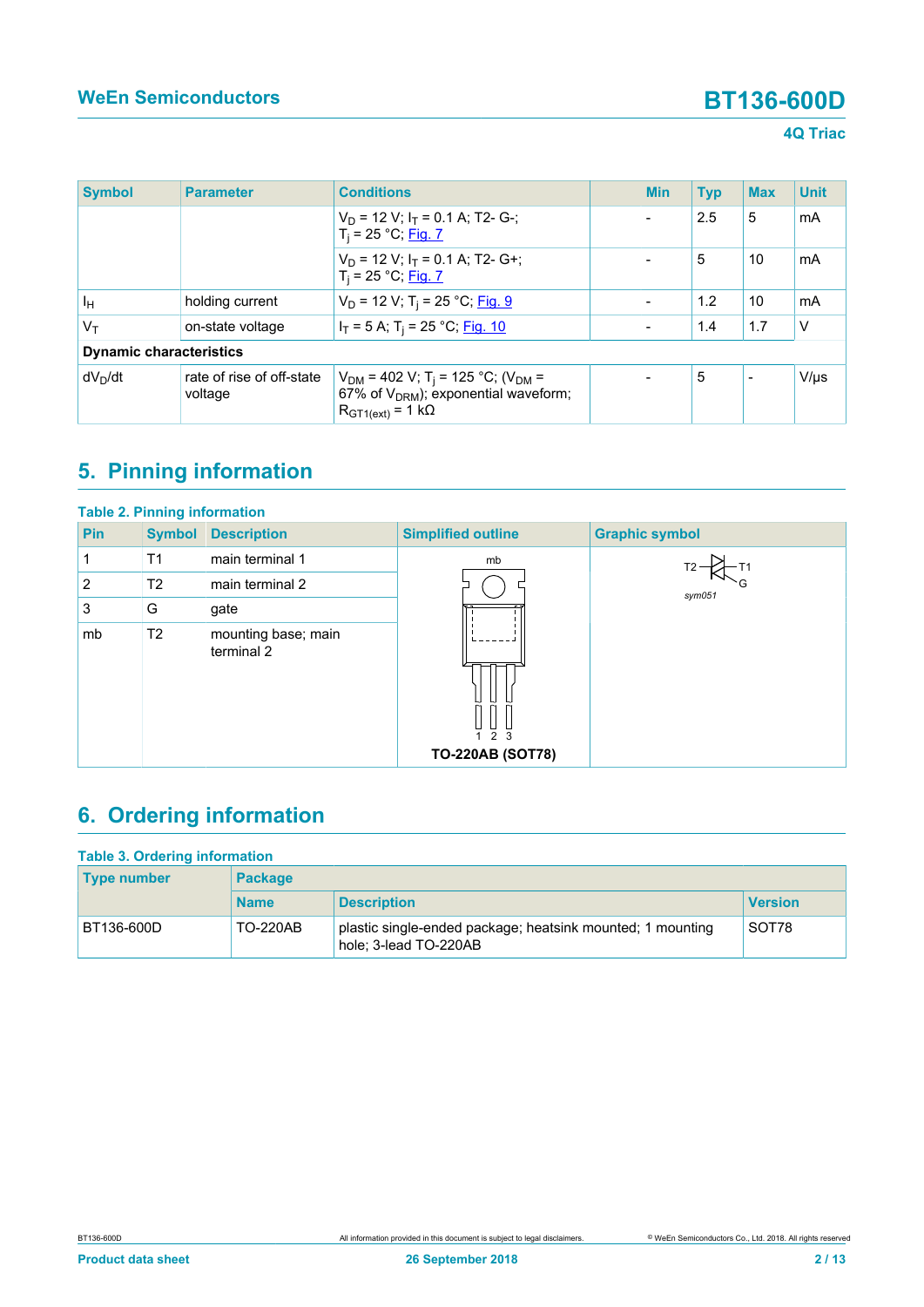# <span id="page-2-2"></span>**7. Limiting values**

### **Table 4. Limiting values**

*In accordance with the Absolute Maximum Rating System (IEC 60134).*

| <b>Symbol</b>          | <b>Parameter</b>                         | <b>Conditions</b>                                                       | <b>Min</b>                   | <b>Max</b> | <b>Unit</b> |
|------------------------|------------------------------------------|-------------------------------------------------------------------------|------------------------------|------------|-------------|
| <b>V<sub>DRM</sub></b> | repetitive peak off-state<br>voltage     |                                                                         |                              | 600        | $\vee$      |
| $I_{T(RMS)}$           | RMS on-state current                     | full sine wave; $T_{mb} \leq 107 \degree C$ ; Fig. 1;<br>Fig. 2; Fig. 3 |                              | 4          | A           |
| $I_{\text{TSM}}$       | non-repetitive peak on-<br>state current | full sine wave; $T_{j(int)} = 25 °C$ ; $t_p = 20$ ms;<br>Fig. 4; Fig. 5 |                              | 25         | A           |
|                        |                                          | full sine wave; $T_{j(int)} = 25$ °C; $t_p = 16.7$ ms                   | $\overline{\phantom{a}}$     | 27         | A           |
| $l^2t$                 | $I2t$ for fusing                         | $t_p$ = 10 ms; SIN                                                      |                              | 3.1        | $A^2s$      |
| $dl_T/dt$              | rate of rise of on-state<br>current      | $I_G = 10 \text{ mA}$                                                   | -                            | 50         | $A/\mu s$   |
|                        |                                          | $I_G = 10 \text{ mA}$                                                   |                              | 50         | $A/\mu s$   |
|                        |                                          | $I_G = 10 \text{ mA}$                                                   | $\overline{\phantom{a}}$     | 50         | $A/\mu s$   |
|                        |                                          | $I_G = 20 \text{ mA}$                                                   | $\overline{\phantom{a}}$     | 10         | $A/\mu s$   |
| I <sub>GM</sub>        | peak gate current                        |                                                                         |                              | 2          | A           |
| $P_{GM}$               | peak gate power                          |                                                                         |                              | 5          | W           |
| $P_{G(AV)}$            | average gate power                       | over any 20 ms period                                                   | $\qquad \qquad \blacksquare$ | 0.5        | W           |
| $T_{\text{stg}}$       | storage temperature                      |                                                                         | $-40$                        | 150        | $^{\circ}C$ |
| $T_j$                  | junction temperature                     |                                                                         | -                            | 125        | $^{\circ}C$ |

<span id="page-2-0"></span>

### **Fig. 1. RMS on-state current as a function of mounting base temperature; maximum values**

<span id="page-2-1"></span>

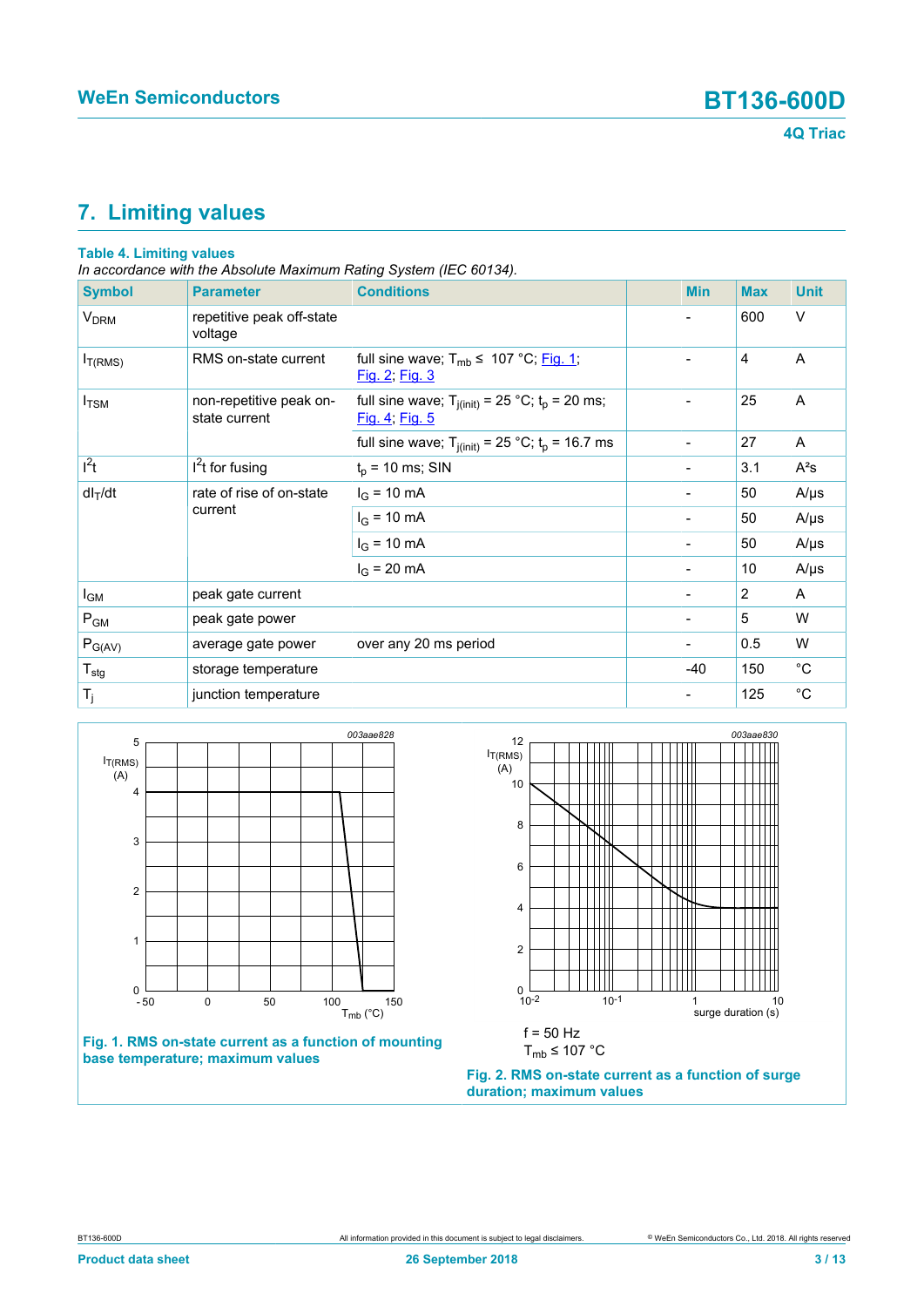<span id="page-3-1"></span><span id="page-3-0"></span>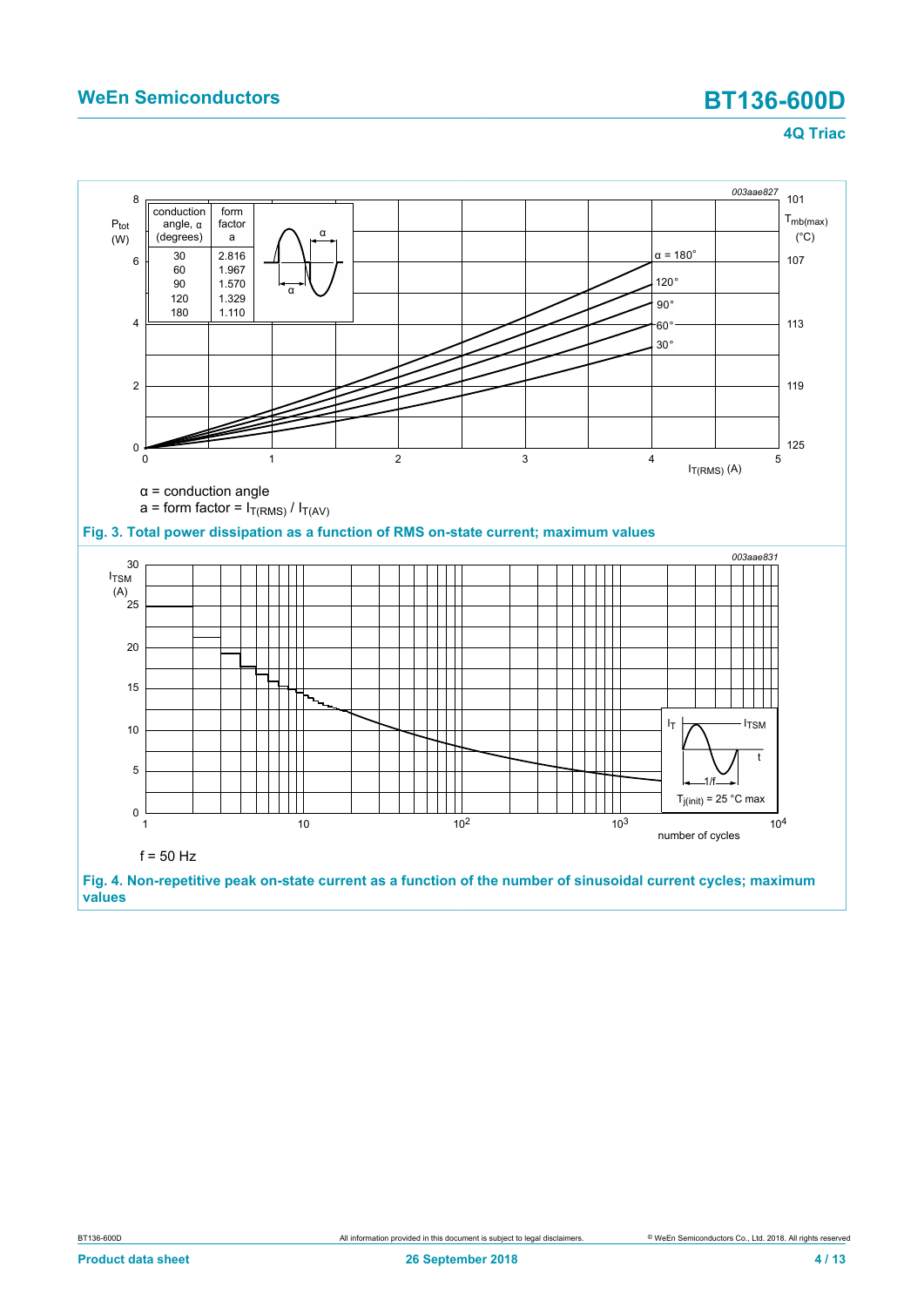<span id="page-4-0"></span>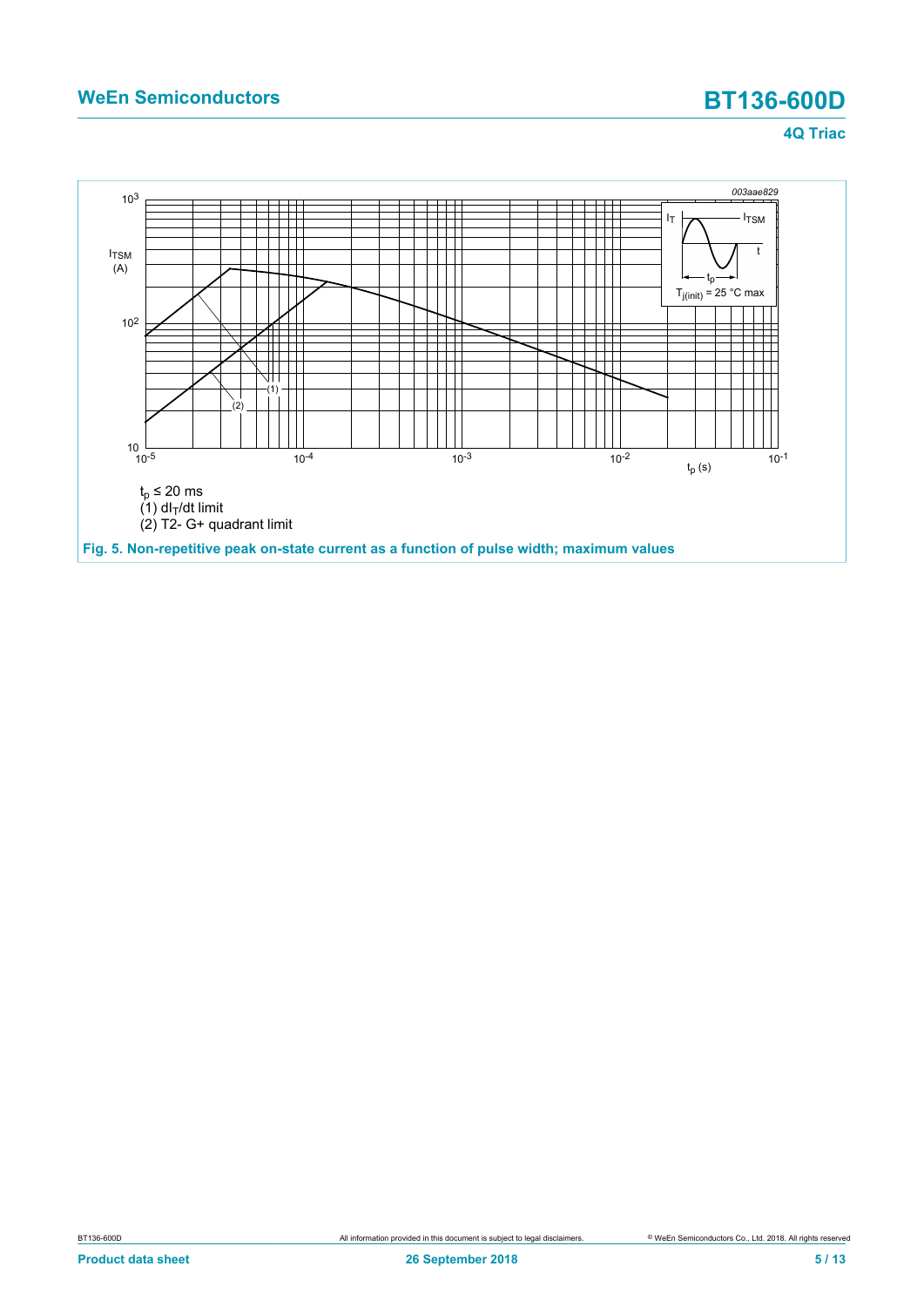## <span id="page-5-1"></span>**8. Thermal characteristics**

| Table 5. Thermal characteristics |                                                            |                    |  |            |            |            |             |
|----------------------------------|------------------------------------------------------------|--------------------|--|------------|------------|------------|-------------|
| <b>Symbol</b>                    | <b>Parameter</b>                                           | <b>Conditions</b>  |  | <b>Min</b> | <b>Typ</b> | <b>Max</b> | <b>Unit</b> |
| $R_{th(i-mb)}$                   | thermal resistance<br>from junction to<br>mounting base    | half cycle; Fig. 6 |  |            | -          | 3.7        | K/W         |
|                                  |                                                            | full cycle; Fig. 6 |  |            |            | 3          | K/W         |
| $R_{th(j-a)}$                    | thermal resistance<br>from junction to<br>ambient free air | in free air        |  |            | 60         |            | K/W         |

<span id="page-5-0"></span>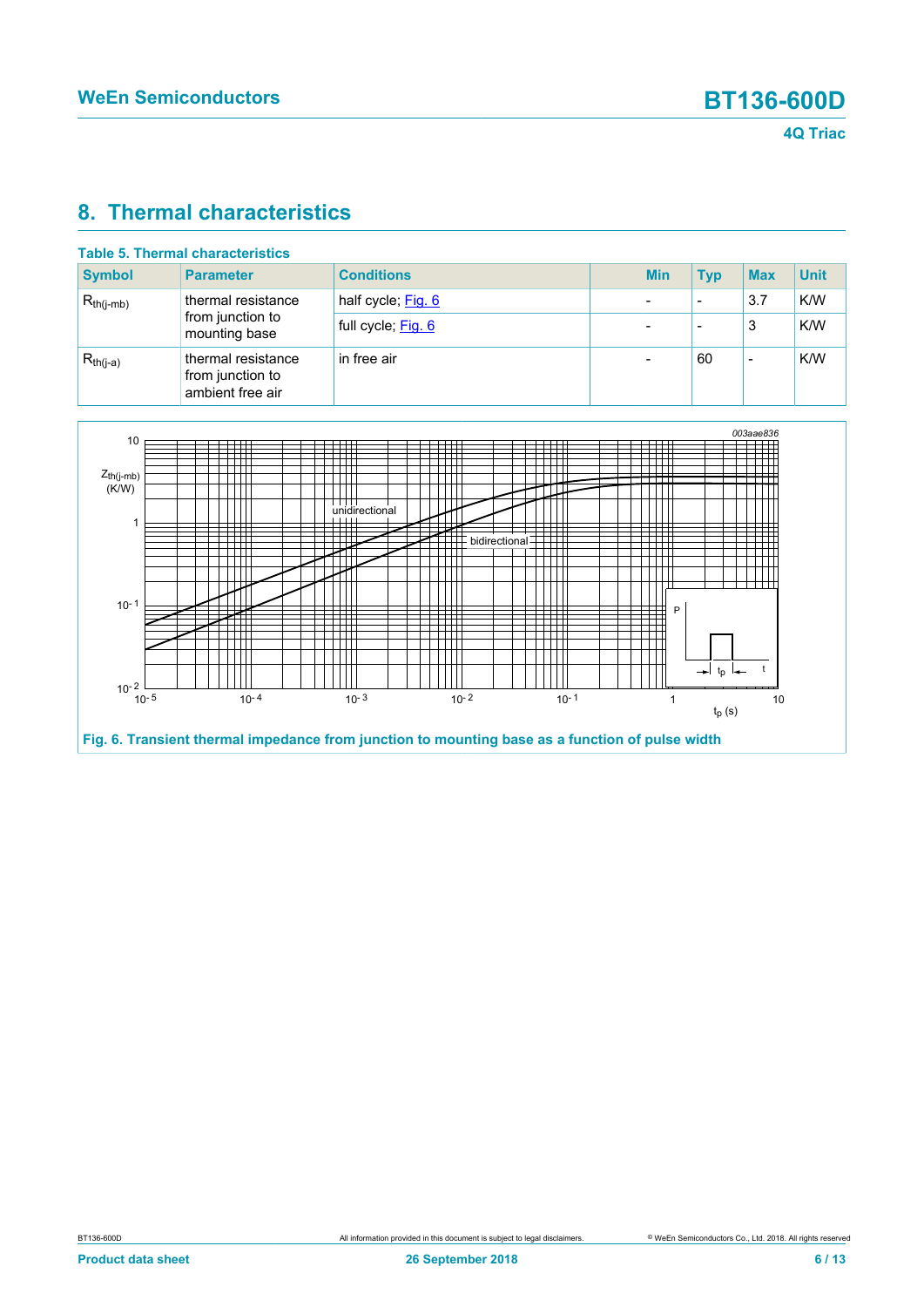## <span id="page-6-0"></span>**9. Characteristics**

| <b>Table 6. Characteristics</b> |                                      |                                                                                                                                          |                          |                |                              |             |  |
|---------------------------------|--------------------------------------|------------------------------------------------------------------------------------------------------------------------------------------|--------------------------|----------------|------------------------------|-------------|--|
| <b>Symbol</b>                   | <b>Parameter</b>                     | <b>Conditions</b>                                                                                                                        | <b>Min</b>               | <b>Typ</b>     | <b>Max</b>                   | <b>Unit</b> |  |
| <b>Static characteristics</b>   |                                      |                                                                                                                                          |                          |                |                              |             |  |
| $I_{GT}$                        | gate trigger current                 | $V_D$ = 12 V; $I_T$ = 0.1 A; T2+ G+;<br>$T_i = 25 °C;$ Fig. 7                                                                            | $\overline{a}$           | $\overline{2}$ | 5                            | mA          |  |
|                                 |                                      | $V_D$ = 12 V; $I_T$ = 0.1 A; T2+ G-;<br>$T_i = 25 °C;$ Fig. 7                                                                            |                          | 2.5            | 5                            | mA          |  |
|                                 |                                      | $V_D$ = 12 V; $I_T$ = 0.1 A; T2- G-;<br>$T_i = 25 °C;$ Fig. 7                                                                            |                          | 2.5            | 5                            | mA          |  |
|                                 |                                      | $V_D$ = 12 V; $I_T$ = 0.1 A; T2- G+;<br>$T_i = 25 °C;$ Fig. 7                                                                            | $\overline{\phantom{0}}$ | 5              | 10                           | mA          |  |
| I <sub>L</sub>                  | latching current                     | $V_D$ = 12 V; $I_G$ = 0.1 A; T2+ G+;<br>$T_i = 25 °C;$ Fig. 8                                                                            |                          | 1.6            | 10                           | mA          |  |
|                                 |                                      | $V_D$ = 12 V; $I_G$ = 0.1 A; T2+ G-;<br>$T_i = 25 °C;$ Fig. 8                                                                            | $\overline{\phantom{a}}$ | 4.5            | 15                           | mA          |  |
|                                 |                                      | $V_D$ = 12 V; $I_G$ = 0.1 A; T2- G-;<br>$T_i = 25 °C;$ Fig. 8                                                                            | $\overline{a}$           | 1.2            | 10                           | mA          |  |
|                                 |                                      | $V_D$ = 12 V; $I_G$ = 0.1 A; T2- G+;<br>$T_i = 25 °C;$ Fig. 8                                                                            | $\overline{\phantom{a}}$ | 2.2            | 15                           | mA          |  |
| ΙH                              | holding current                      | $V_D$ = 12 V; T <sub>i</sub> = 25 °C; Fig. 9                                                                                             | $\overline{a}$           | 1.2            | 10                           | mA          |  |
| $V_T$                           | on-state voltage                     | $I_T = 5$ A; T <sub>i</sub> = 25 °C; Fig. 10                                                                                             |                          | 1.4            | 1.7                          | $\vee$      |  |
| V <sub>GT</sub>                 | gate trigger voltage                 | $V_D$ = 12 V; $I_T$ = 0.1 A; T <sub>i</sub> = 25 °C;<br><b>Fig. 11</b>                                                                   | $\overline{a}$           | 0.7            | 1                            | $\vee$      |  |
|                                 |                                      | $V_D$ = 400 V; $I_T$ = 0.1 A; T <sub>i</sub> = 125 °C;<br><b>Fig. 11</b>                                                                 | 0.25                     | 0.4            | $\overline{\phantom{0}}$     | $\vee$      |  |
| Ιp                              | off-state current                    | $V_D$ = 600 V; T <sub>i</sub> = 125 °C                                                                                                   | $\overline{a}$           | 0.1            | 0.5                          | mA          |  |
| <b>Dynamic characteristics</b>  |                                      |                                                                                                                                          |                          |                |                              |             |  |
| $dV_D/dt$                       | rate of rise of off-state<br>voltage | $V_{DM}$ = 402 V; T <sub>i</sub> = 125 °C; (V <sub>DM</sub> =<br>67% of $V_{DRM}$ ); exponential waveform;<br>$R_{GT1(ext)} = 1 k\Omega$ |                          | 5              |                              | $V/\mu s$   |  |
| $t_{gt}$                        | gate-controlled turn-on<br>time      | $I_{TM}$ = 6 A; $V_D$ = 600 V; $I_G$ = 0.1 A; dl <sub>G</sub> /<br>$dt = 5$ A/ $\mu$ s                                                   | $\overline{a}$           | $\overline{c}$ | $\qquad \qquad \blacksquare$ | μs          |  |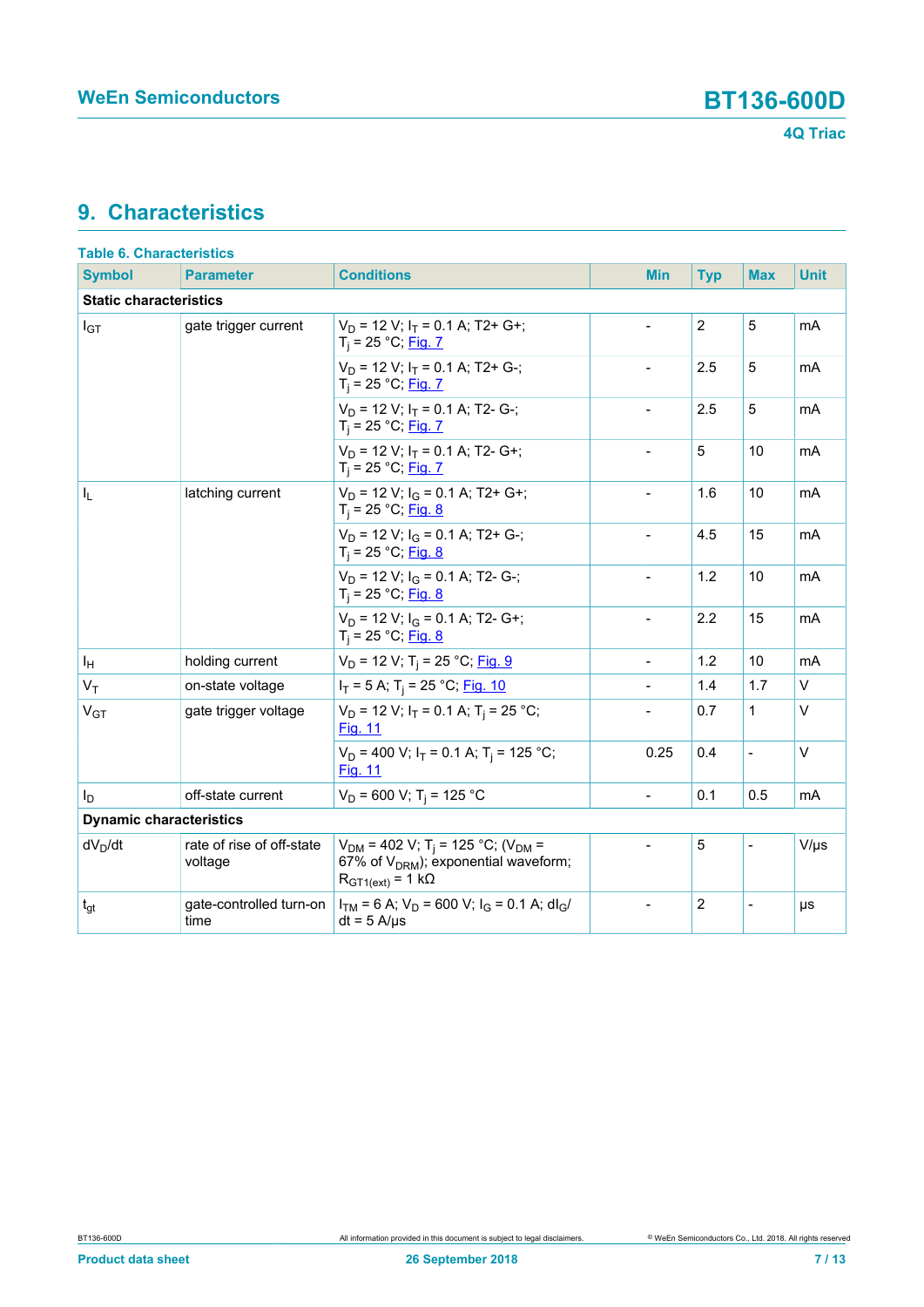<span id="page-7-0"></span>



<span id="page-7-1"></span>



<span id="page-7-3"></span>



<span id="page-7-2"></span>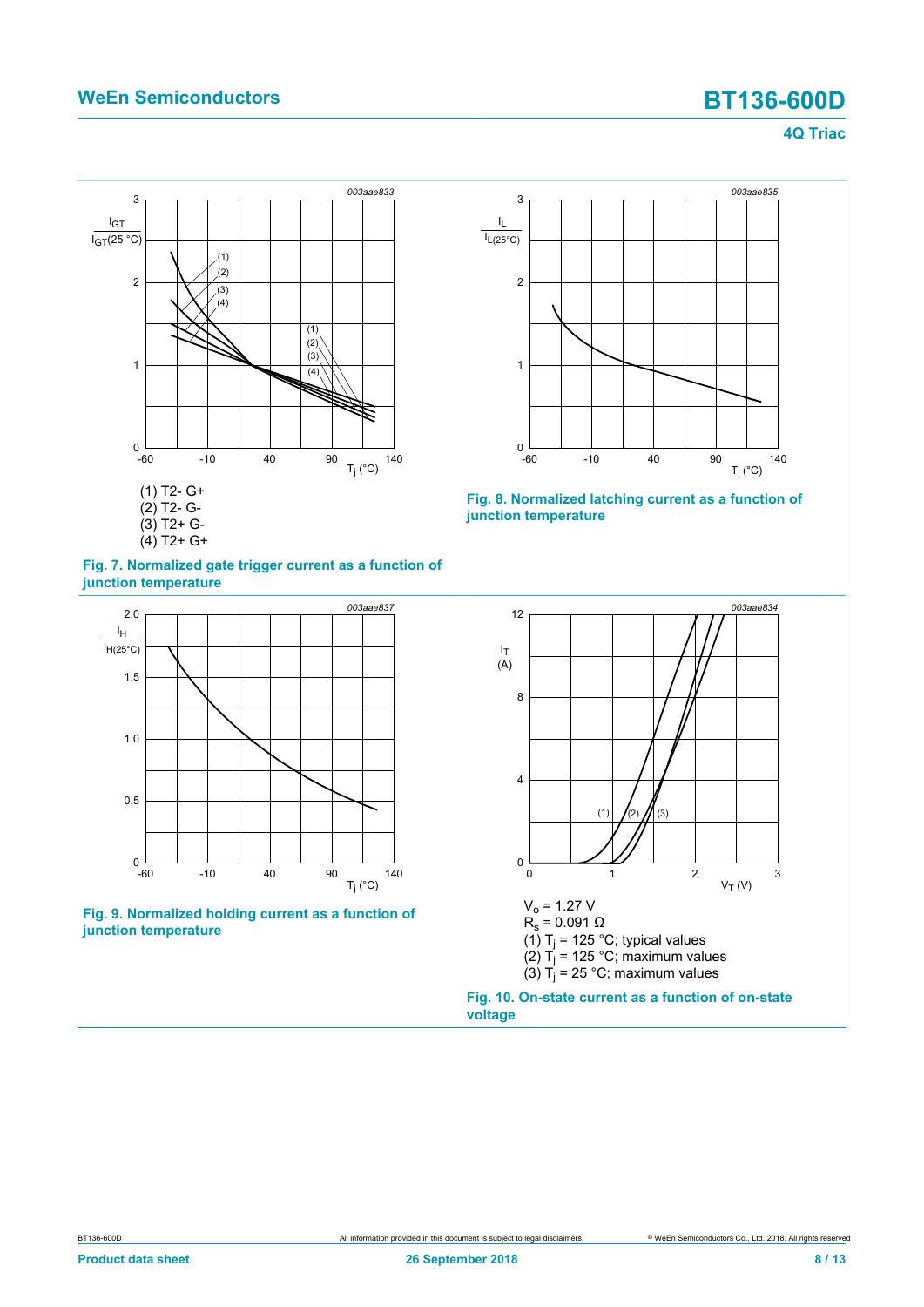<span id="page-8-0"></span>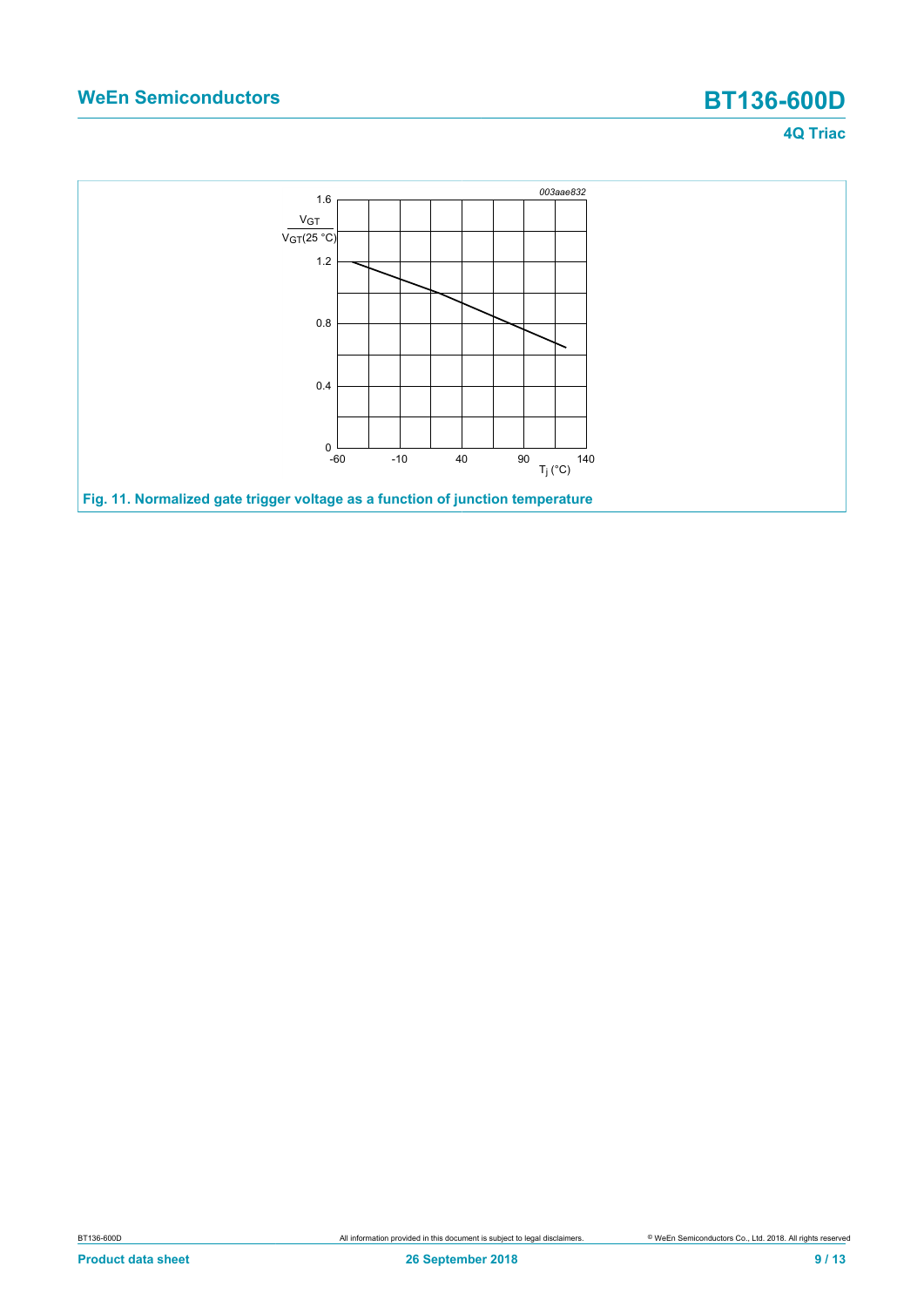## <span id="page-9-0"></span>**10. Package outline**

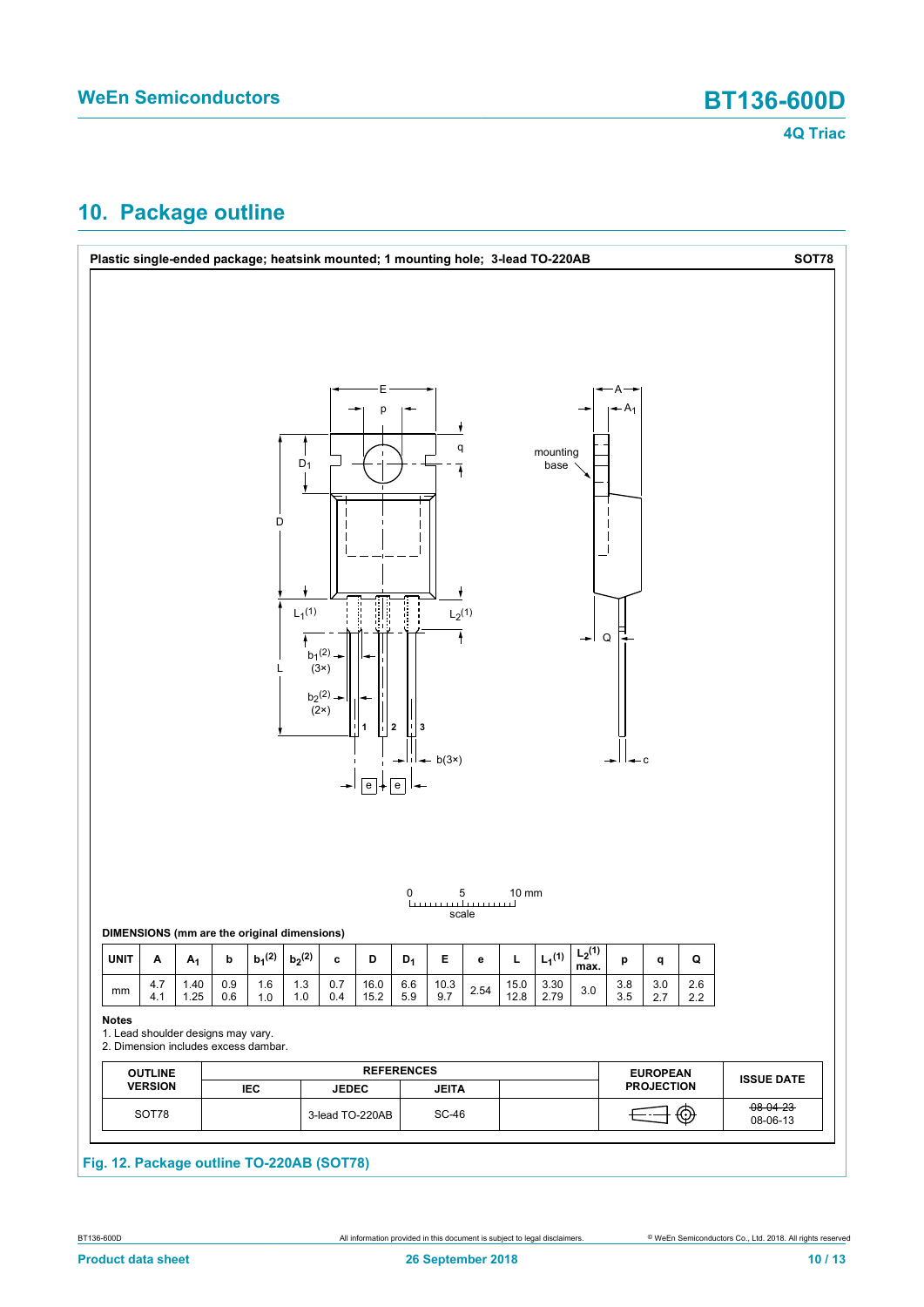## <span id="page-10-1"></span><span id="page-10-0"></span>**11. Legal information**

#### **Data sheet status**

| <b>Document</b><br>status [1][2]     | <b>Product</b><br>status [3] | <b>Definition</b>                                                                           |
|--------------------------------------|------------------------------|---------------------------------------------------------------------------------------------|
| Objective<br>[short] data<br>sheet   | Development                  | This document contains data from<br>the objective specification for product<br>development. |
| Preliminary<br>[short] data<br>sheet | Qualification                | This document contains data from the<br>preliminary specification.                          |
| Product<br>[short] data<br>sheet     | Production                   | This document contains the product<br>specification.                                        |

[1] Please consult the most recently issued document before initiating or completing a design.

- The term 'short data sheet' is explained in section "Definitions".
- The product status of device(s) described in this document may have changed since this document was published and may differ in case of multiple devices. The latest product status information is available on the Internet at URL http://www.ween-semi.com.

#### **Definitions**

**Draft** — The document is a draft version only. The content is still under internal review and subject to formal approval, which may result in modifications or additions. WeEn Semiconductors does not give any representations or warranties as to the accuracy or completeness of information included herein and shall have no liability for the consequences of use of such information.

**Short data sheet** — A short data sheet is an extract from a full data sheet with the same product type number(s) and title. A short data sheet is intended for quick reference only and should not be relied upon to contain detailed and full information. For detailed and full information see the relevant full data sheet, which is available on request via the local WeEn Semiconductors sales office. In case of any inconsistency or conflict with the short data sheet, the full data sheet shall prevail.

**Product specification** — The information and data provided in a Product data sheet shall define the specification of the product as agreed between WeEn Semiconductors and its customer, unless WeEn Semiconductors and customer have explicitly agreed otherwise in writing. In no event however, shall an agreement be valid in which the WeEn Semiconductors product is deemed to offer functions and qualities beyond those described in the Product data sheet.

#### **Disclaimers**

**Limited warranty and liability** — Information in this document is believed to be accurate and reliable. However, WeEn Semiconductors does not give any representations or warranties, expressed or implied, as to the accuracy or completeness of such information and shall have no liability for the consequences of use of such information. WeEn Semiconductors takes no responsibility for the content in this document if provided by an information source outside of WeEn Semiconductors.

In no event shall WeEn Semiconductors be liable for any indirect, incidental, punitive, special or consequential damages (including - without limitation lost profits, lost savings, business interruption, costs related to the removal or replacement of any products or rework charges) whether or not such damages are based on tort (including negligence), warranty, breach of contract or any other legal theory.

Notwithstanding any damages that customer might incur for any reason whatsoever, WeEn Semiconductors' aggregate and cumulative liability towards customer for the products described herein shall be limited in accordance with the *Terms and conditions of commercial sale* of WeEn **Semiconductors** 

**Right to make changes** — WeEn Semiconductors reserves the right to make changes to information published in this document, including without limitation specifications and product descriptions, at any time and without notice. This document supersedes and replaces all information supplied prior to the publication hereof.

**Suitability for use** — WeEn Semiconductors products are not designed, authorized or warranted to be suitable for use in life support, life-critical or safety-critical systems or equipment, nor in applications where failure or malfunction of an WeEn Semiconductors product can reasonably be expected to result in personal injury, death or severe property or environmental damage. WeEn Semiconductors and its suppliers accept no liability for inclusion and/or use of WeEn Semiconductors products in such equipment or applications and therefore such inclusion and/or use is at the customer's own risk.

**Quick reference data** — The Quick reference data is an extract of the product data given in the Limiting values and Characteristics sections of this document, and as such is not complete, exhaustive or legally binding.

**Applications** — Applications that are described herein for any of these products are for illustrative purposes only. WeEn Semiconductors makes no representation or warranty that such applications will be suitable for the specified use without further testing or modification.

Customers are responsible for the design and operation of their applications and products using WeEn Semiconductors products, and WeEn Semiconductors accepts no liability for any assistance with applications or customer product design. It is customer's sole responsibility to determine whether the WeEn Semiconductors product is suitable and fit for the customer's applications and products planned, as well as for the planned application and use of customer's third party customer(s). Customers should provide appropriate design and operating safeguards to minimize the risks associated with their applications and products.

WeEn Semiconductors does not accept any liability related to any default, damage, costs or problem which is based on any weakness or default in the customer's applications or products, or the application or use by customer's third party customer(s). Customer is responsible for doing all necessary testing for the customer's applications and products using WeEn Semiconductors products in order to avoid a default of the applications and the products or of the application or use by customer's third party customer(s). WeEn does not accept any liability in this respect.

**Limiting values** — Stress above one or more limiting values (as defined in the Absolute Maximum Ratings System of IEC 60134) will cause permanent damage to the device. Limiting values are stress ratings only and (proper) operation of the device at these or any other conditions above those given in the Recommended operating conditions section (if present) or the Characteristics sections of this document is not warranted. Constant or repeated exposure to limiting values will permanently and irreversibly affect the quality and reliability of the device.

**No offer to sell or license** — Nothing in this document may be interpreted or construed as an offer to sell products that is open for acceptance or the grant, conveyance or implication of any license under any copyrights, patents or other industrial or intellectual property rights.

**Export control** — This document as well as the item(s) described herein may be subject to export control regulations. Export might require a prior authorization from competent authorities.

**Non-automotive qualified products** — Unless this data sheet expressly states that this specific WeEn Semiconductors product is automotive qualified, the product is not suitable for automotive use. It is neither qualified nor tested in accordance with automotive testing or application requirements. WeEn Semiconductors accepts no liability for inclusion and/or use of nonautomotive qualified products in automotive equipment or applications.

In the event that customer uses the product for design-in and use in automotive applications to automotive specifications and standards, customer (a) shall use the product without WeEn Semiconductors' warranty of the product for such automotive applications, use and specifications, and (b) whenever customer uses the product for automotive applications beyond WeEn Semiconductors' specifications such use shall be solely at customer's own risk, and (c) customer fully indemnifies WeEn Semiconductors for any liability, damages or failed product claims resulting from customer design and use of the product for automotive applications beyond WeEn Semiconductors' standard warranty and WeEn Semiconductors' product specifications.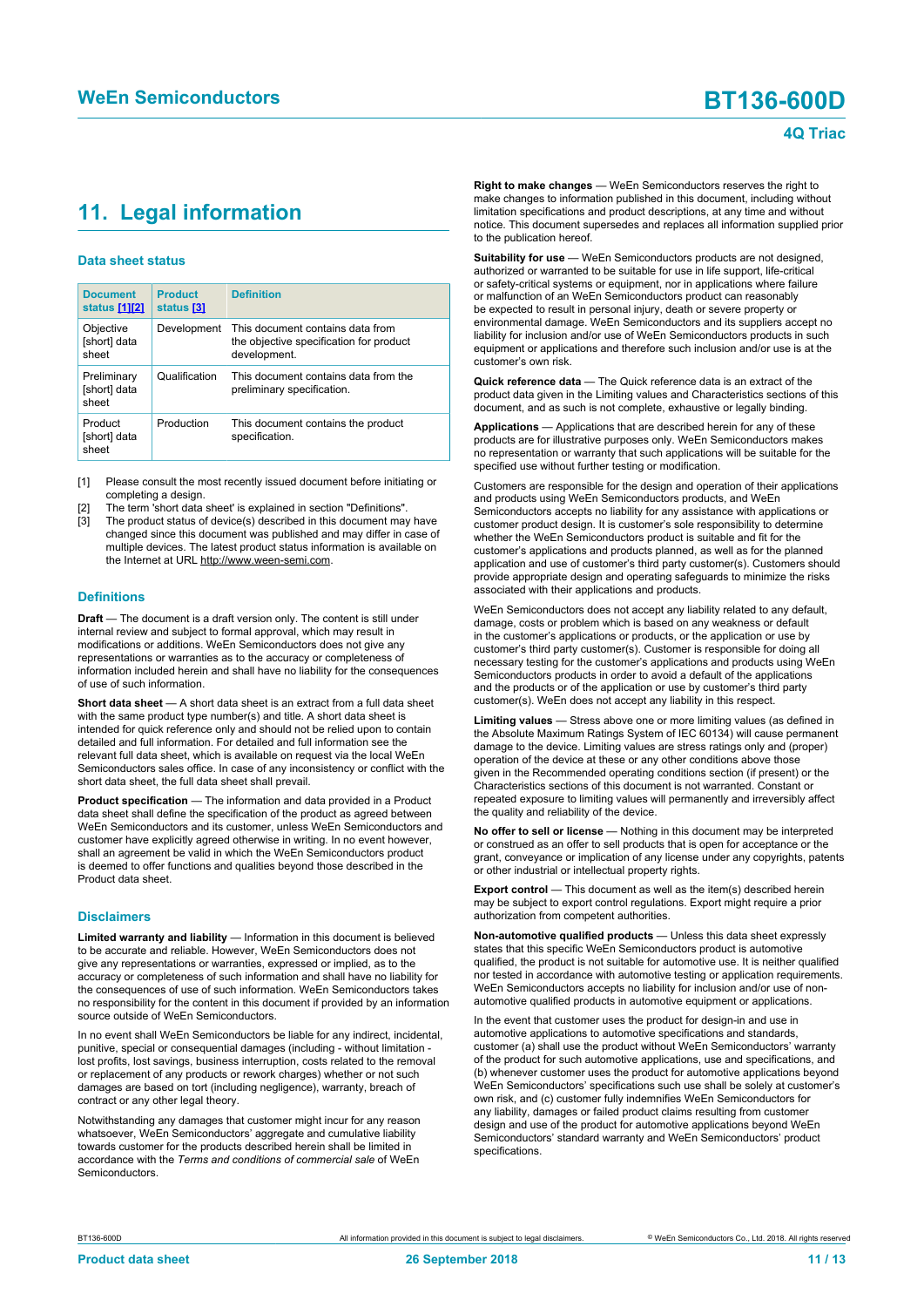**Translations** — A non-English (translated) version of a document is for reference only. The English version shall prevail in case of any discrepancy between the translated and English versions.

#### **Trademarks**

Notice: All referenced brands, product names, service names and trademarks are the property of their respective owners.